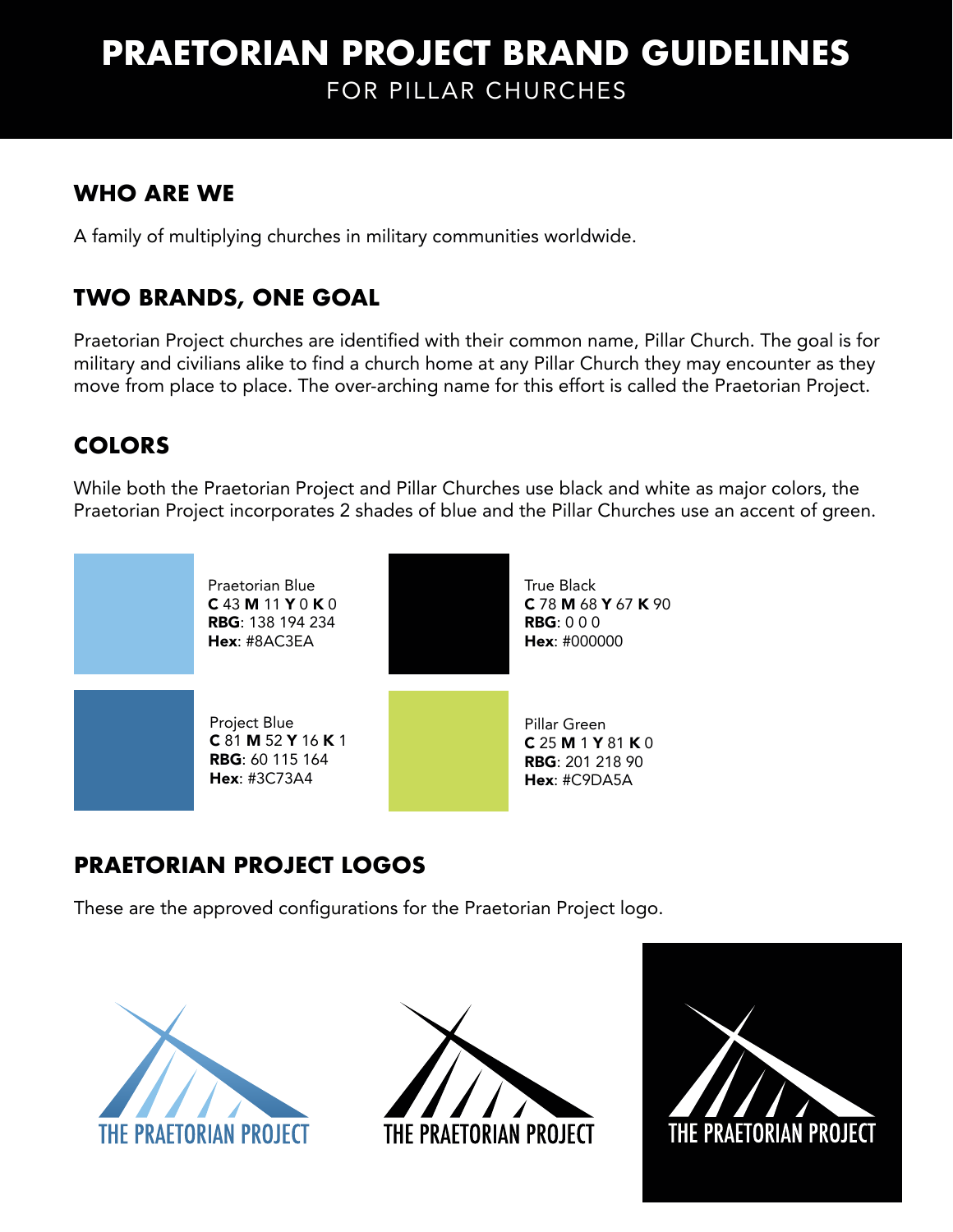# **PILLAR CHURCH LOGOS**

These are the approved configurations for the Pillar Church logos. Each Pillar church may change the location name in the logo to match the location of their church, using the font Avenir Black with tracking set to 50 (see font details section).



When using any of the following approved variations of the Pillar icon logo below, always include the circle portion around the pillar & leaves.







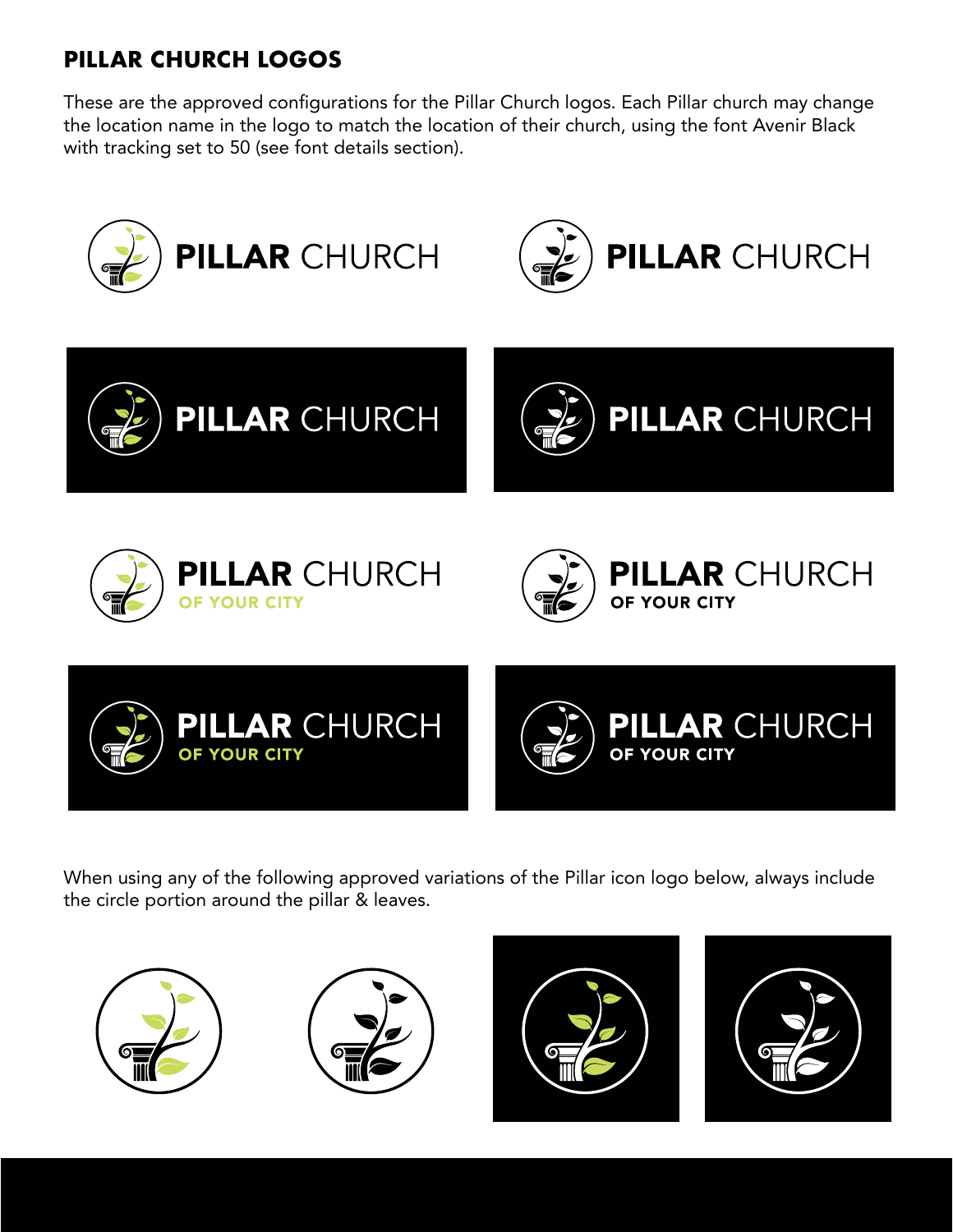# **USING THE LOGO PROPERLY**

It is important that we keep the integrity of the Praetorian Project and Pillar Church brand visual identities. Please avoid altering any of the logos from the approved usages in the previous section. You may scale the size of the logo if needed, but always scale proportionally.

Please keep the following in mind when using the logos:

- Do not scale or colorize logo elements independently.
- Do not modify color or logo design or add or remove any elements to the logo, such as the circle around the Pillar logo. You may tint, shade, tone, and reduce opacity of the logo for the sake of design cohesiveness if needed.
- Do not stretch or skew logo in any way. If scaling logo, ensure it is done proportionately.
- Do not rearrange logo elements.
- Do not tilt or rotate.
- Do not add dimension (emboss, drop shadows, etc.).
- Do not add stroke or outline.





CHURCH

#### **FONTS**

#### **PRAETORIAN PROJECT**

The Futura font family is the primary brand font for the Praetorian Project. Various weights may be combined when used appropriately.

Futura Condensed Medium in all caps is the typography used in the Praetorian Project logo. Futura Bold can be used for headings and titles. Avenir, used for the Pillar Churches, can be used alongside Futura, as is the case in this brand document (Futura headers, Avenir body text).

#### **PILLAR CHURCH**

The **Avenir** font family is the primary brand font for the Pillar Churches. Various weights may be combined when used appropriately.

Avenir Black and Avenir Book in all caps is the typography used in the Pillar Church logos. Avenir Black with tracking set to 50 is the weight for the lower part of the Pillar Church logo where you write the church's city. The proper ratio for the Pillar Church logo is 25 pt for the upper part and 12 pt for the lower part. If you have Adobe Illustrator, you may use the template below to modify the church city to make a new Pillar Church logo: